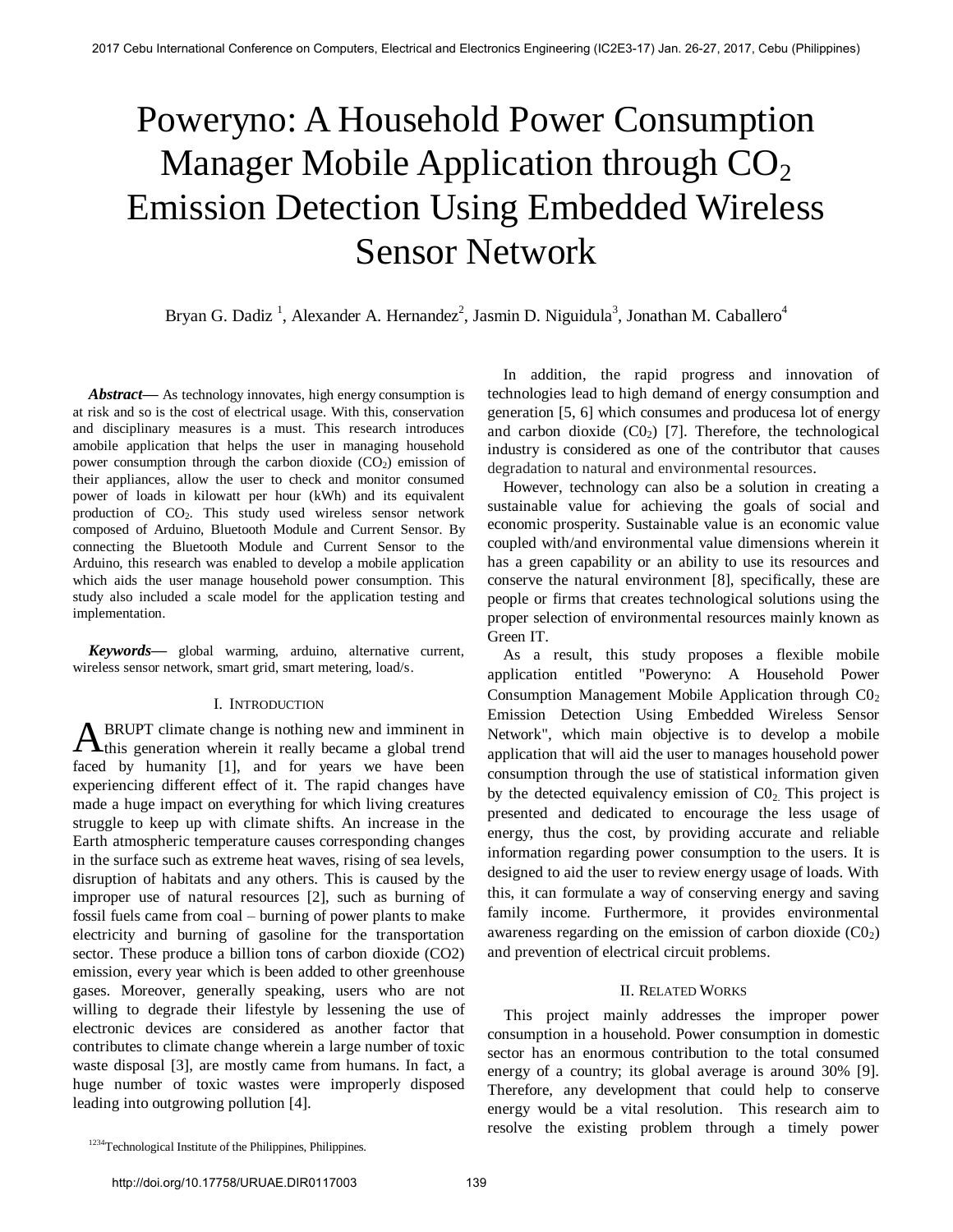monitoring with a highly regards of detecting the emission of C02. Technology in the present times plays a vital role both personally and in society. Therefore, this research is intended to utilize the usage of power by proper monitoring and management using the provided information about the negative effects of emitting too much CO2. In this way, the research also contributes knowledge and consciousness in the domestic sector about environmental effects of the excessive consumption of power. Furthermore, this also help in making provisions of the desired consumed power within the specific time period and give additional information on how to conserve energy.

There is also growing a number of researches in this field of study. Predominantly, these researches innovated Internetof-Things which is the integration of hardware and software technology to create a useful application. With regards to power monitoring, the related researches commonly a combination of Arduino microcontroller, current sensor and a wireless network. The wireless network they used can either be Zigbee [10], Raspberry PI server [11], Wifi module [12] or Bluetooth module [13]. With this, there can be a number of ways to develop a mobile application that monitors the power consumption. However, almost to none seemed to touch the encouragement of Green IT hence the researchers came up with the proposed study.

Thus, this study develops a low-cost power monitoring mobile consumption with the addition of detection of carbon dioxide emission. This paper provides an application using Arduino, Bluetooth Module and Current Sensor. LED light bulbs are also included to test the appliances management in a scale model. The researchers originally used wifi module and raspberry pi v2 to upload the wattage detected in a database and later on retrieved in a mobile application. However, said methodology only cost too much time and minimal results with the incapability of wifi module to be parsed and flashed and the Raspberry Pi v2 slow uploading and retrieval of data to the mobile application.

### III. METHODOLOGY

This project used agile software development method to meet the intended objectives comprising its hardware and software requirements, development and outcomes. In this methodology, the researcher first assesses the project they proposed, indicating the planning phase. Then, after making a firm concept about the project, the concept is analyzed for further review, modifying the proposed statements if it requires. Moving onto the design phase, the researchers intellectualize the idea into an architectural theory. Even so, the researchers, at some point, go back in analyzing the project over and over to achieve better design in the end. After so, the researchers implemented the analyzed data and designed structure but not without going back to analysis and design if it is needed. With all the information thoroughly processed, the researchers finally developed the system. However, the researchers maintain the system such that the system development goes back to analysis, design and

implementation, when the user's need calls for it. Aside from the agile development methodology, the researchers also use quantitative method wherein interviews and surveys are conducted. The purpose for this is for the researchers to know what they projected users need and will the project really help them in their daily lives. Furthermore, this research used three different programming languages to accumulate the interconnection between the hardware and software modules. The languages are  $C_{++}$  which was used in programming the current sensor in Arduino in order to detect the power consumed; Java which was used in developing the mobile application which receives the data from the Arduino via Bluetooth. In addition, the study used a GraphView jar file in order to generate graphical representation of the wattage in timely basis. Lastly, this research was evaluated using ISO9126 criteria in software evaluation. The evaluation forms were distributed during testing stage. Following the Likert's Scale, the system was evaluated by its acceptance rate. The evaluation results of this research are presented in the latter part of this paper.

#### IV. RESULTS AND DISCUSSION

This section presents the results of the study. Figure 1 shows the system architecture of the mobile application succeeded by the major components of the power consumption monitoring system.

The project used three tier architecture (seen in Figure 1) such as logic tier, server tier and client tier. The logic tier are compose of 20A current sensor which was attached into an extension socket and Arduino Mega 2560. This tier is responsible for gathering and processing of data wherein the current sensor was capable to sense and to read the input / output voltage of the plug – in loads. Meanwhile, server tier was composed of Bluetooth module which is responsible for sending of data back and forth to the Arduino and mobile application. Lastly, client tier was composed of the mobile application that provides a viewer interface to the client. Poweryno can communicate with the user through the use of remote application using the Bluetooth module HC-05.



Fig. 1 System Architecture of Poweryno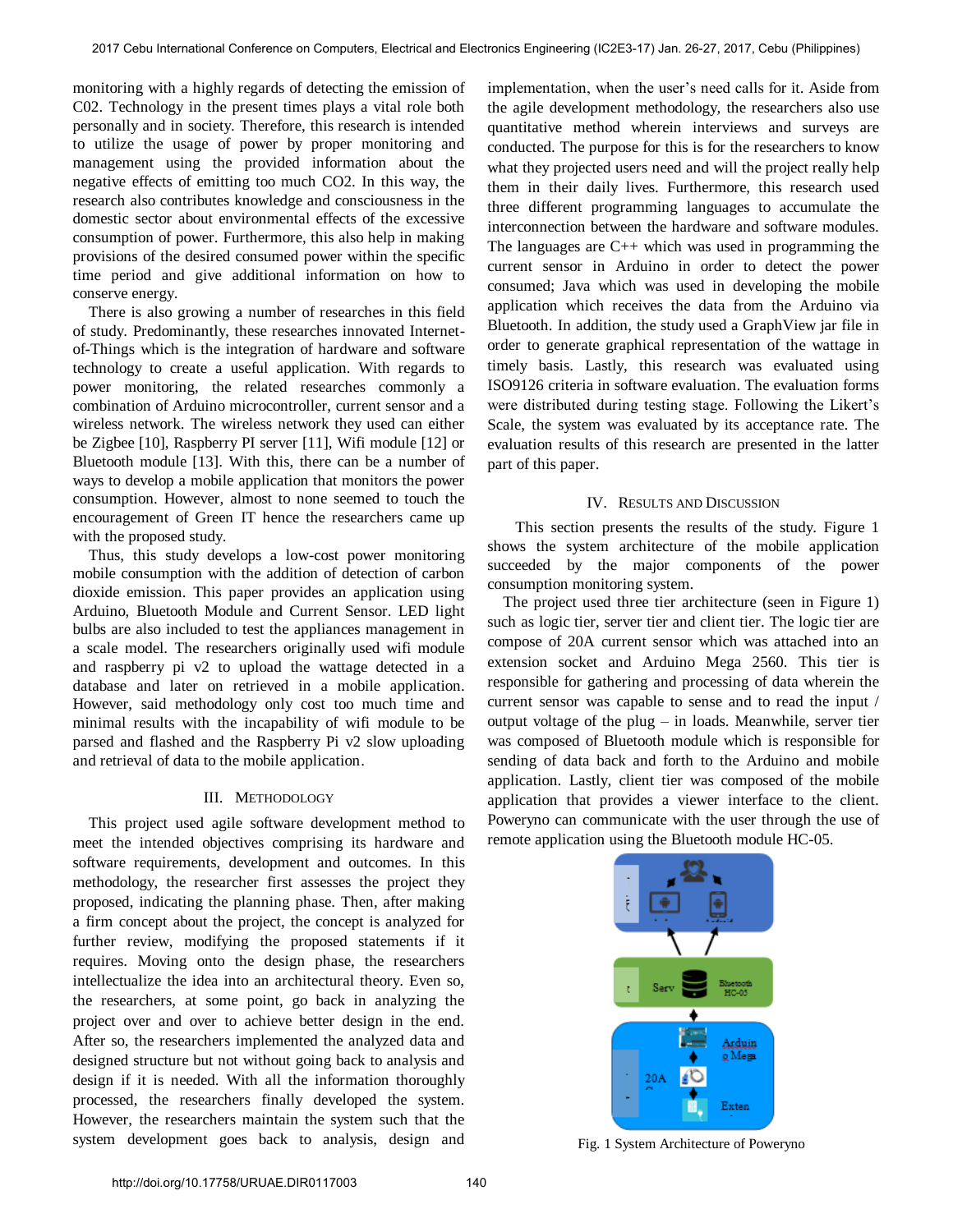

Fig. 2 The connection of Arduino, Current Sensor and Power Socket

The logical connection between the Arduino and Current Sensor is presented in Figure 2. The 20A current sensor is mounted to Arduino microcontroller through GND, VCC and A0 pin. On the other hand, the extension socket used in this research contained the current sensor through connecting wires mounted on both module. On the other hand, the Bluetooth module is mounted on the Arduino microcontroller through RX-TX, VCC, and GND pin.



Figure 3 shows the home page panel serves as the main panel of the mobile application wherein it aids the user to select his suggested consume power. The user will be asked to turn on the Bluetooth in order to receive the wattage. The user doesn't need to choose which device to be connected to for the application automatically connects itself to the bluetooth module in the prototype via its MAC address. Meanwhile, appliances panel allows the user to view the appliances' power consumption individually in details and in addition, allows the user to switch the appliances on and off. Figure 4 shows the statistics panel where the user can view his/her periodic power consumption to aid him/her decide how manage household consumption. The researchers embedded an additional GraphView jar file into the application in order to generate the intended graph.



Figure 7 Extended view of Appliances Panel (left) and Tips Panel (right)

Figure 7 shows the detailed consumption of a particular appliance and statistical information about the  $CO<sub>2</sub>$  emission as supplied by the Association of Electricity Producers. The extended view of appliance panel also indicates the amount of carbon dioxide  $(CO_2)$  emitted by the appliance – television for this instance. On the other hand, tips panel gives helpful information on conserving the power consumption of television.



Fig. 8 The Research Prototype implemented in a Scale House Model

Figure 8 shows the implementation of the study in a scale model. LED light bulbs are used to test the switching on and off of appliances using the application. This prototype can be controlled effectively by the mobile application as discussed earlier.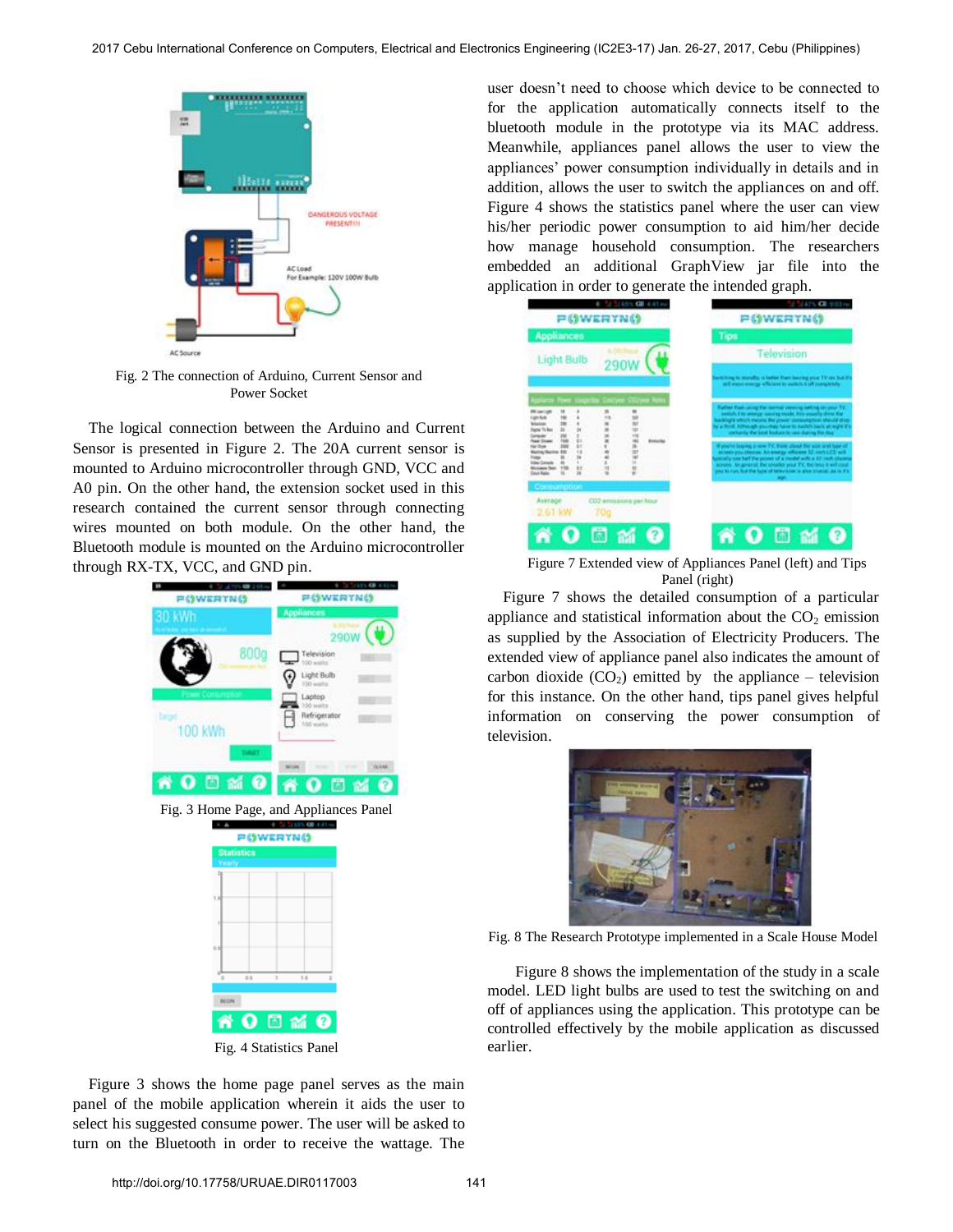| <b>TABLE</b> I<br><b>SUMMARY OF SOFTWARE EVALUATION RESULTS</b> |      |                          |
|-----------------------------------------------------------------|------|--------------------------|
| Criteria                                                        | Mean | Interpretation           |
| Functionality                                                   | 4.59 | <b>Highly Acceptable</b> |
| Relilability                                                    | 4.61 | <b>Highly Acceptable</b> |
| Usability                                                       | 4.41 | Acceptable               |
| Efficiency                                                      | 4.47 | Acceptable               |
| Maintainability                                                 | 4.41 | Acceptable               |
| Portability                                                     | 4.40 | Acceptable               |
| Overall<br>Weighted Mean                                        | 4.48 | Acceptable               |

The table shows the results gathered in the software evaluation based on the Likert's scale which discussed the acceptability and productivity of the system. The functionality of the system got a total mean of 4.59 which proves that the system's functionality along with its specified task is properly working and affirmed to be highly acceptable. The reliability of the systemgot a total mean of 4.61 which proves that the system's reliability in terms of storing and retrieving of datais highly acceptable. The usability of the system got a total mean of 4.41 which was asserts as acceptable and simply indicates that the GUI is user – friendly and displays an accurate information. The efficiency of the system got a mean of 4.47 which was also interpreted as acceptable and indicates that it has an allocated memory space for the application and its database. It also reflects that the system optimizes the least space required to execute its maximum potential. The maintainability of the system reached the mean of 4.41 which was marked as acceptable wherein it refers to the capability of handling and determining the root cause of errors. Lastly, the portability of the system reached a mean of 4.40 which was also marked as acceptable and is refers to the compatibility of the system and the ability to perform its function along with the environment. Summing it up, the total mean was 4.48, which remarked the entire system as acceptable.

### V. CONCLUSION

 This study aims to develop a mobile application that will aid the user to manages household power consumption and to display the equivalent emission of  $CO<sub>2</sub>$  using the gathered data in the wireless sensor network. The research concluded the effectiveness of using low-cost prototype such as Arduino microcontroller, Current Sensor and Bluetooth module. With the stated hardware used, the project was able to develop a supplementary application which notifies the user regarding his/her power consumption reaching the target limitation in order to help the user conserve energy. The research is intended to use Raspberry Pi v2 and Wi-Fi module. However, there had been situation wherein the data retrieved through Raspberry in the application is slow and the connection through Wi-Fi is unstable. Thus, the research used alternatives while lessening the cost. In addition, the project evaluation resulted in "Acceptable" rating which specifies the functionality, usability, efficiency, maintainability and

portability of the system, giving the user a perception about this research. To conclude, the study was able to develop a mobile application that monitors the power consumption in kilowatt per hour, indicates its equivalent emission of carbon dioxide and in turn, aid the user in managing household power consumption. However, this study also recognized some recommendation for the enhancement of the project including: (a) the integration of embedded wireless sensor network in a wider range enabling the communication of modules available outside; (b) the development of iOS version of Poweryno mobile application for iOS users and; (c) innovation of Poweryno to companies and firms to promote green technology.

#### ACKNOWLEDGMENT

We would like to thank Technological Institute of the Philippines for providing financial support in this research project.

#### **REFERENCES**

- [1] Adviento, M. de Guzman, J.. (2010). Community Resilience During Typhoon Ondoy: The Case of Ateneoville, Philippine Journal of Psychology, 43(1),101-113
- [2] Aspone, D. Manfredi G.. (2015) Linking Disaster Resilience and Urban Sustainability: A Glocal Approach for Future Cities. Disasters, (1), 30-55
- [3] Carnaje, G., & Cabanilla, L. (2009). Development, Natural Resources & the Environment. University of the Philippines Los Baños : College of Economics and Management .
- [4] Center for Innovation in Research and Teaching. Ethical Considerations in Quantitative Research. Retrieved October 11, 2016 from : https://cirt.gcu.edu/research/developmentresources/research\_ready/quantre search/ethics
- [5] Currie, D. (2005). Developing and Applying Study Skills. Collecting Primary Data. Chartered Institute of Personnel and Development.
- [6] Esteban, M., Valenzuela, V. P., Yun, N. Y., Mikami, T., Shibayama, T., Matsumaru, R., … Nakamura, R. (2015). International Journal of Sustainable Future for Human Security Typhoon Haiyan 2013 Evacuation Preparations and Awareness. J-SustaiN, 3(1), 37–45. Retrieved from http://www.j-sustain.com
- [7] Ethridge, D.E. (2004). Research Methodology in Applied Economics. John Wiley & Sons, 24
- [8] Fox, W. & Bayat, M.S. (2007). A Guide to Managing Research. Juta Publications, 45
- [9] Groves, Season, "Knowledge, Involvement and Emergency Preparedness" (2013). Graduate Theses and Dissertations. http://scholarcommons.usf.edu/etd/4683
- [10] Israel, D., & Briones, R. (2014). Disasters, Poverty and Coping Strategies: The Framework and Empirical Evidence from Micro/Household Data-Philippine Case". Philippine Institute for Development Studies.
- [11] Jeffreys, A. (n.d.) Distinguishing Between Descriptive & Causal Studies. Retrieved from http://classroom.synonym.com/distinguishing-betweendescriptive-causal-studies-3933.html
- [12] Kaffle, S.K. (2012) Measuring Disaster-Resilient Communities: A Case Study of Coastal Communities in Indonesia, J Bus Contin Emer Plan, 5(4), 316-326
- [13] Maguire B & Hagan P (2007) Disasters and communities: understanding social resilience. The Australian Journal of Emergency Management, 22: 16-20
- [14] National Disaster Coordinating Council [NDCC] (2009). Situation report on humanitarian coordination on
- [15] Mallari, A. (2014). Climate Change Vulnerability Assessment in Agricultural Sector: Typhoon Santi Experience. University of the Philippines.
- [16] [Masten, A. Obradovic, J.. \(2008\). Disaster Preparation and Recovery:](https://doi.org/10.5751/ES-02282-130109)  [Lessons from Research on Resilience in Human Development. Ecology](https://doi.org/10.5751/ES-02282-130109)  [and Society, 13\(1\), 9.](https://doi.org/10.5751/ES-02282-130109) <https://doi.org/10.5751/ES-02282-130109>